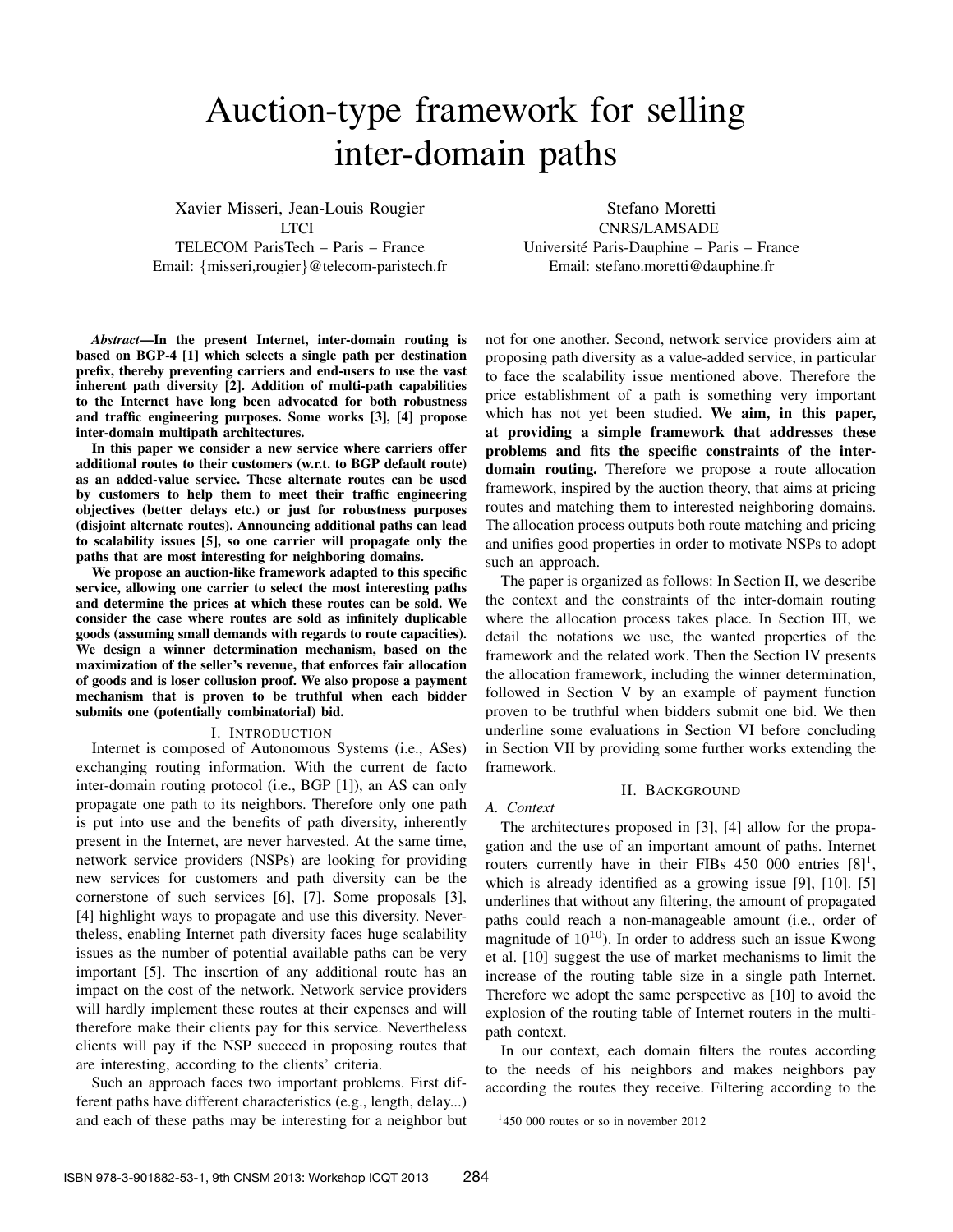needs of each neighbor allows to leverage a new commercial approach of route propagation, as each neighboring domain may pay to receive his own specific route. Nevertheless a good knowledge about each neighbor is required in order to propagate the correct sets of routes. This knowledge is very hard to obtain as it depends on the type of neighbors and reflects complex policies of neighboring domains, which may include commercially sensitive information. A matching process is therefore required to associate, for each neighbor, the best set of routes. Therefore a network service provider, which has already received several paths, aims at identifying the paths which deserve to be propagated to some of his direct neighbors (cf. Figure 1). The path allocation takes place between the NSP and his neighbors and no further domain is involved in the process.

Therefore the goal of the current work is to answer both following questions: 1/ Path to neighbor matching: to which neighbor do I send which route? 2/ Price computation: what price will each neighbor pay? While the proposed framework differs from pure auctions (cf. Sections II-B and III-C), its design is very close as both problems are well tackled by the auction theory respectively under the name of Winner Determination Problem and Price Establishment [11]. Therefore some comparisons between the current route allocation framework and the auction theory are used all along the paper to highlight important aspects.

The propagation of paths to neighbors, according to the proposed allocation framework, follows these four steps:

- Step 1: publication of paths: The provider sends to his neighbors a set of path<sup>2</sup> information (e.g., AS path, path characteristics, monitoring results [12]...) and the setting of the allocation process (e.g., type of mechanism, constraints...).
- Step 2: Path bidding: Each neighbor sends a set of bids, each one containing a set of routes and the corresponding price he is willing to pay for it.
- Step 3: Path(s) matching and price(s) computation: after receiving the bids, the provider is able to compute both the path to neighbor matching, which selects, for each neighbor, the set of paths he wins, and the prices neighbors must pay.
- Step 4: Path configuration and payment: once matching and pricing are done, the provider allocates the routes by configuring the routing equipments such that each winner is able to use the paths he won, and propagates the full routing information to the winners. These route announcements and configurations can be considered as a grant to use the additional routes.

The framework allows a carrier to offer additional routes to some selected customers in order to help them achieve their respective traffic engineering objectives. However, the end to end paths that are offered may pass through carriers that are not involved in the process. In other words, the

<sup>2</sup>Only a set of the most "interesting" routes may be sent using eventually coarse filtering functions (e.g. too long paths etc.).

carrier has usually no control on the proposed routes (and their characteristics). Only a privilege to access these alternate routes is provided, with no quality of service (i.e., QoS) guarantees.



# *B. Inter-domain constraints*

From an inter-domain point of view, the price of interdomain peering bandwidth has drastically dropped during the last decade (a two order of magnitude decrease [13]). Therefore we assume that the network service provider that sells paths is able to forward the whole traffic demand of his clients, leading to the assumption that the NSP's capacities are over-dimensioned compared to the needs of his neighbors.

Moreover, selling an inter-domain path is different from selling a conventional good in the sense that, after the transaction, a path does not belong to the buyer. Indeed instead of really selling a path, the seller provides a grant to use the said path.

As it is currently the case, several buyers can be granted simultaneously to use a common path. Without any bandwidth constraint, all the neighbors could be granted to use the same path. Whereas the number of buyers is limited by the number of neighbors, we consider, for the rest of the chapter and without loss of generality, that an unlimited number of neighbors/bidders can win a single path.

Therefore here are the characteristics of the inter-domain context:

- Neighbors/bidders may want to win several routes to reach the same destination. They must therefore be able to bid on bundle(s) of routes/goods.
- these routes/goods can be **duplicated infinitely** by the seller in the sense that the seller can either propagate the routing information to only one bidder or to all bidders, which can be considered as a duplication of routes.
- the inter-domain allocation process must generate low amount of messages. Therefore a one round allocation process should be preferred<sup>3</sup>.
- a route is allocated to a bidder at most once. Indeed, once a domain receives the routing information and is able to use the associated path, receiving again the same

<sup>3</sup>The present work describes one single use of the process, which should be a one round process to minimize the communication overhead. Nevertheless, routes can be re-allocated on a regular basis (e.g., hourly, daily...) by using the same one round process. It could therefore elect different winners with different prices, if the valuations of bidders changed since the previous allocation. The use of repeated allocation processes should be analysed from a repeated game perspective, which is outside the scope of the current work.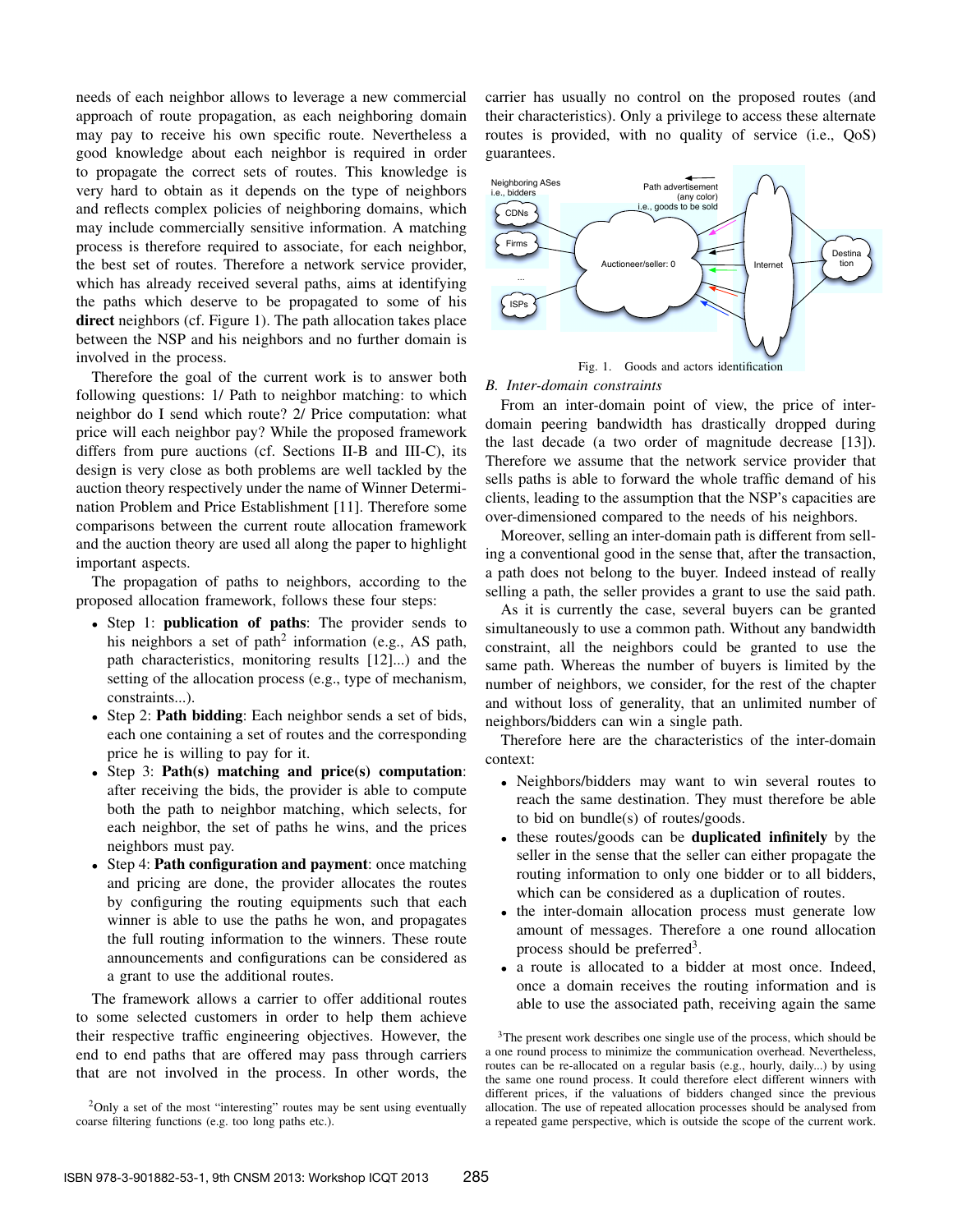routing information does not give him any new grant or any additional capability.

# III. FRAMEWORK REQUIRED PROPERTIES

# *A. Notations*

We present in this section the notations, inspired from [14], for our work. A transit domain (i.e., the seller denoted by 0) proposes a set of routes  $G$  ( $G$  for goods) to all or part of his neighbors  $B(B)$  for bidders). Figure 1 identifies the seller, the bidders and the routes/goods in the global environment. Each neighbor  $i \in B$  is a potential bidder and may therefore answer to the process in order to buy one or several route(s). Each bidder has a utility function  $u_i(q)$ , which associates each set of routes  $g \subseteq G$  with a utility value. The utility function is private and represents the preference of bidder  $i$  for each set of routes g. Each bidder i bids a reported valuation  $v_i(g)$ . These reported valuations are either public or at least known by the seller. After receiving the bids from each bidder the seller elects the winners  $W \subseteq B$ . The seller also computes the price each winner must pay in order to obtain the set of routes he wins. Bidders that do not win any route are named losers L, with  $L \cup W = B$ . A bidder i who wins a set of routes  $g \subseteq G$  pays a price  $p_i(g) \leq v_i(g)$ . His payoff is then  $\pi_i = u_i(g) - p_i(g)$  whereas the payoff of the seller (i.e., the amount he wins) is  $\pi_0 = \sum_{i \in B} p_i$ .

## *B. Properties*

The mechanism we design is intended to take place in both market and inter-domain routing contexts. Therefore we consider the following properties as being essential to the successful adoption of this framework:

- Implementable: With the current 450 000 IPv4 prefixes, inter-domain routing is already dealing with an important amount of information. The present allocation framework must occur in a context where each one of the said prefixes is associated with several routes (which is not the case with the current one route paradigm) and where several instances of the framework may run in parallel (e.g., one instance per prefix). Therefore the first requirement of the mechanism is to be scalable and implementable.
- Truthful: A mechanism is truthful if bidding  $u_i$  is a dominant strategy for every bidder i (i.e.,  $v_i = u_i$ ). Such a property is interesting for the seller as it allows to assign the paths to those that really evaluates them more. Moreover it helps the seller to design future route allocations by learning the type of routes that are really interesting. Ultimately, it prevents bidders from manipulating bid values in order to influence the price they have to pay.
- Maximize the income of the seller: We aim at providing to the seller a substantial income that will make him adopt this mechanism.
- Deal with unknown valuation functions: Pricing of alternate routes is a new possibility of the future multi-path Internet. Therefore a seller does not know yet how much each route could be priced. It is therefore impossible to fix prices and let buyers come if the price is interesting for

them. Furthermore, we do not know yet the type of utility functions NSPs have for such a new service. We must be agnostic about this information. Different approaches, which are cited in Section III-C may be used on a long run - i.e., when NSPs have sufficient knowledge about their clients' needs. Nevertheless the unknown valuation function case is more adapted in this emerging market.

The two first properties (i.e., implementability and truthfulness) may prevent the mechanism from closely approaching the maximum revenue of the seller. Nevertheless we consider these two properties essential to the adoption of the framework. Therefore we aim at maximizing the revenue of the seller under the constraint that the two first requirements are respected.

The presented requirements are tackled by the auction theory (cf. related work in Section III-C). This is the reason we chose to set up an auction-like allocation framework that we adapt in order to be compatible with the interdomain constraints presented in Section II-B.

As we underlined in Section II-B, routes are infinitely duplicable. Therefore the seller could potentially allocate a set of routes to every bidder. Taking into account the revenue maximization goal, a common reflex is to sell the routes at the maximum price that bidders are able to pay (i.e., a pay as you bid mechanism:  $p_i = v_i$ ). Nevertheless, in our context, such a mechanism has two consequences. The first is that each bidder is elected as a winner and wins the good he wants. Indeed, for each new bidder that wins a good, the seller increases his revenue (without any good depletion). The maximum revenue is thus reached if all bidders win the auction. As a consequence, competition between bidders totally disappears. Moreover, another consequence is the lack of truth, which encourage bidders to bid lower values. Indeed each bidder knows, before bidding, that he will win the set of goods he wants regardless of his bid. All bidders will thus bid with a valuation of zero, which will lead to a null seller's revenue, which is far from maximizing his revenue. A payment function must therefore be found to maximize the seller's revenue and enforce truthfulness.

# *C. Related work*

Pricing of items is a large and old field that has been well studied to sell physical goods (e.g, [15] for cars, computers...). The emergence of computer science extended the field to the pricing of unlimited supply goods. Some works have been proposed to maximize the revenue of the seller in an unlimited supply context [16], [17], [18], [19], [15], [20]. While the computation of the maximum revenue price vector is NP-hard [16], contributions to the field generally propose price computation algorithms that approximate the maximum revenue of the seller. To the best of our knowledge, no contributions unify the properties presented in Section III-B. [21] deals with the selling of one item while we deal with several items. Some other works do not ensure that players disclose their true utilities [16], [20]. While [22] proposes a way to transform any non-truthful item pricing mechanism into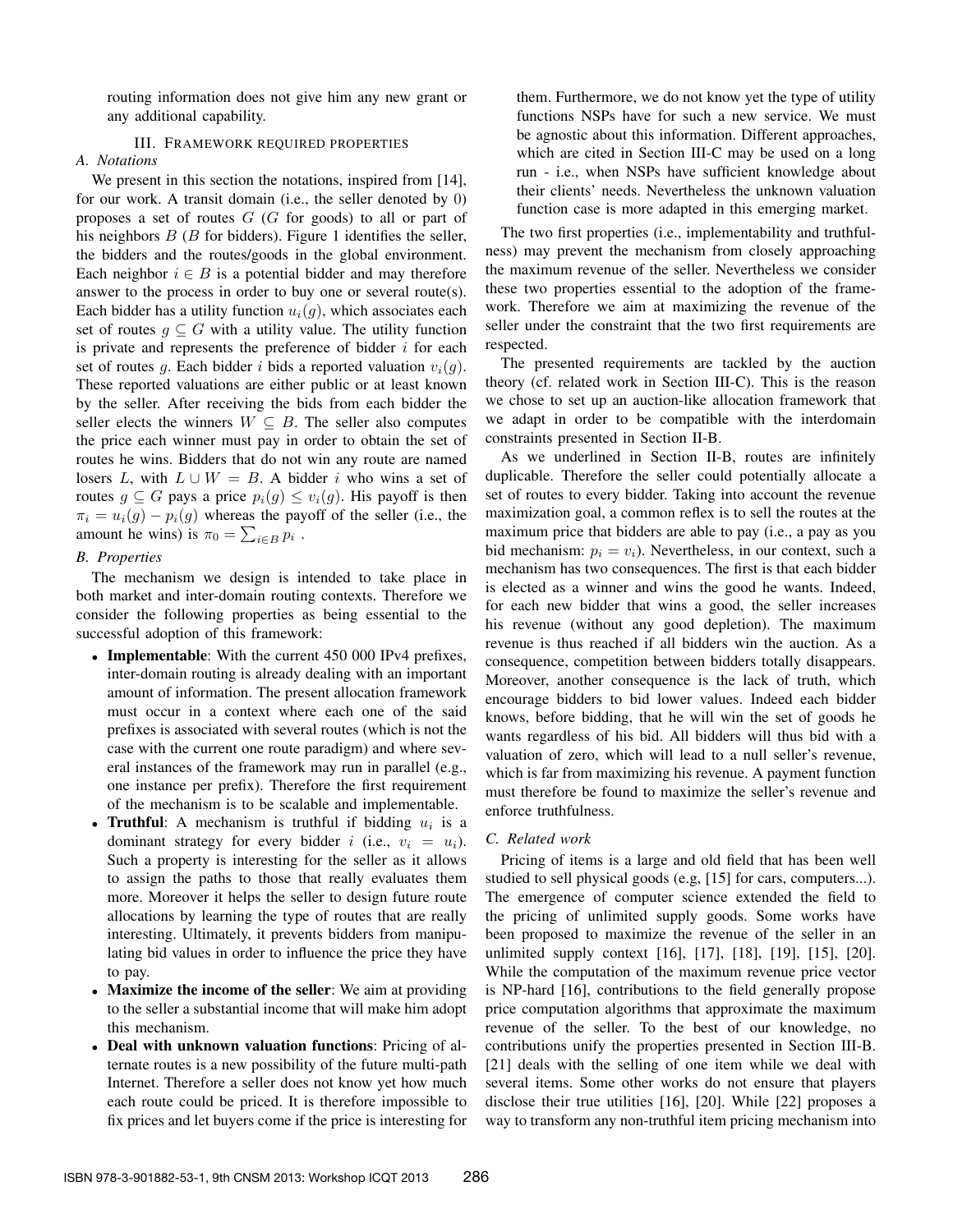a truthful mechanism, it degrades the efficiency of the revenue approximation and overall requires a minimum amount of buyers, which is not a reasonable assumption in our context. Some other works [19], [23] take into account historical records (e.g., Bayesian prior) or already know how much each buyer is able to pay [24], which is also not the case in our context.

From a pure auction perspective, our framework gives the opportunity to sell sets of routes to neighbors, which could be compared to a combinatorial auction<sup>4</sup>. Combinatorial auctions have been well studied in the literature [25], [14]. Althought they seem to fit our goal, we apply them in a context where items to be sold can be duplicated by the seller (i.e., unlimited supply) and allocated simultaneously to different clients/bidders, which is not the case of these works.

Auctioning goods with unlimited supply is not common and some works have been done to address this problem. Goldberg et al. studied in [26] the selling of a single digital good and extended their work to multiple goods in [27]. Nevertheless, their approaches only take into account a single won good per winner and does not deal with combinatorial auctions. Other works also deal with digital auctions, but all focus on multiple identical items [28], [29], [30], [31]. We also aim at setting up our framework to make the bidders give their true valuations. A lot of work has been done in auction theory to set up truthful auctions [32], [33], [11], [14], [34], [35], [36]. Nevertheless all these works focus on a finite number of goods to be sold.

Other works [37], [38], [39] aim at providing frameworks that associate inter-domain routing with auctions or pricing. From a networking point of view, they propose to sell bandwidth along paths that everybody can use and fix transit prices according to pricing mechanisms, whereas we aim at selling the right to use specific paths, regardless of the bandwidth. From a game theory point of view, they address these issues by using a VCG approach, which is not adapted in our infinite supply context [40].

From a pure networking point of view, an architecture has previously been proposed to sell inter-domain routes [41] and advocates for the use of auctions in this context, without providing any auction framework. While this architecture proposal is well adapted to a federation of domains, it is highly centralized and thus not adapted to the Internet (distributed by nature). It requires a strong cooperation between carriers while we adopt an incremental perspective, where each NSP can adopt the framework on his own<sup>5</sup>.

## IV. PATH ALLOCATION FRAMEWORK

#### *A. Allocation process*

Conventional winner determination computations are based on the maximization of the social welfare (i.e.,  $X(v)$  =  $argmax_x \sum_i v_i(x)$  [11]). Such maximization selects in general a restricted number of winners as goods are overdemanded. Nevertheless, in our unlimited supply context, the maximization of the social welfare is equivalent to electing all bidders to be winners, which could lead to a seller's revenue of zero.

It must be noticed that accepting a new winner (or increasing the set of winning bids) may face two contradictory effects:

- the new winner pays, which makes the payoff of the seller  $\pi_0$  (i.e., his revenue) increase;
- depending on how the prices are computed, the prices paid by winners may decrease, which makes the payoff of the seller  $\pi_0$  decrease (as illustrated in Figure 2).

For instance, in multiple identical item auctions with limited supply, the  $VCG<sup>6</sup>$  price may reduce if you add another item. In such a case, adding items to make every bidder win makes the price and the seller's revenue drop to zero [11]. Therefore the revenue of the seller is null whether there is no winner (i.e.,  $|W| = 0$ ) or every bidder is elected to win (i.e.,  $W = B$ ). There must exist at least a set of winners W where  $\pi_0 > 0$ (unless the selling process does not make sense). Therefore, despite what can be intuitively thought, maximizing the seller's revenue does not always require to sell routes to all bidders. It depends on the price computation function which is used by the seller.

The revenue of the seller depends on both the set of winning bids and the prices winners pay. We adopt an iterative approach to elect the winners and the prices. We iteratively increase the set of winning bids in order to explore the bid space, compute the corresponding prices and the revenue of the seller at each iteration. We can then deduce the seller's maximum revenue point. This process is described in Algorithm 1.

| <b>Algorithm 1</b> Revenue curve computation        |
|-----------------------------------------------------|
| $Revenue$ $max = 0$ ;                               |
| $Winners\_max = 0:$                                 |
| <b>ForAll</b> Winning_bids $\subset$ bids <b>do</b> |
| $Revenue = compute\_revenue(Winning\_bids)$         |
| <b>if</b> $Revenue > Revenue$ $max$ <b>then</b>     |
| $Revenue$ $max = Revenue$                           |
| $Winners\_max = Winning\_bids$                      |
| end if                                              |
| EndFor                                              |

This algorithm computes the price for different sets of winning bids. A first approach for computing the maximum revenue of the seller is to compute, for all the combinations of winners, the prices and the associated seller's revenue and keep the combination of winners providing the maximum revenue. Nevertheless this approach suffers from the important number of potential winner sets. Therefore we use a ranking approach to add bids to the set of winning bids. A way to rank bidders must be found in order to easily identify, at each computation step of the algorithm, the bid which must be elected as extra winning bid for the next iteration.

<sup>4</sup>Combinatorial auctions: auctions where bidders can bid simultaneously on several goods - cf. [25]

<sup>5</sup>A NSP currently receives a path diversity thanks to his external BGP peerings [42]. Therefore he can already sell this diversity to his clients without any cooperation with other NSPs.

<sup>6</sup>Whereas VCG pricing computation is not applicable in our context, it is a good way to illustrate that increasing the set of winners may reduce prices.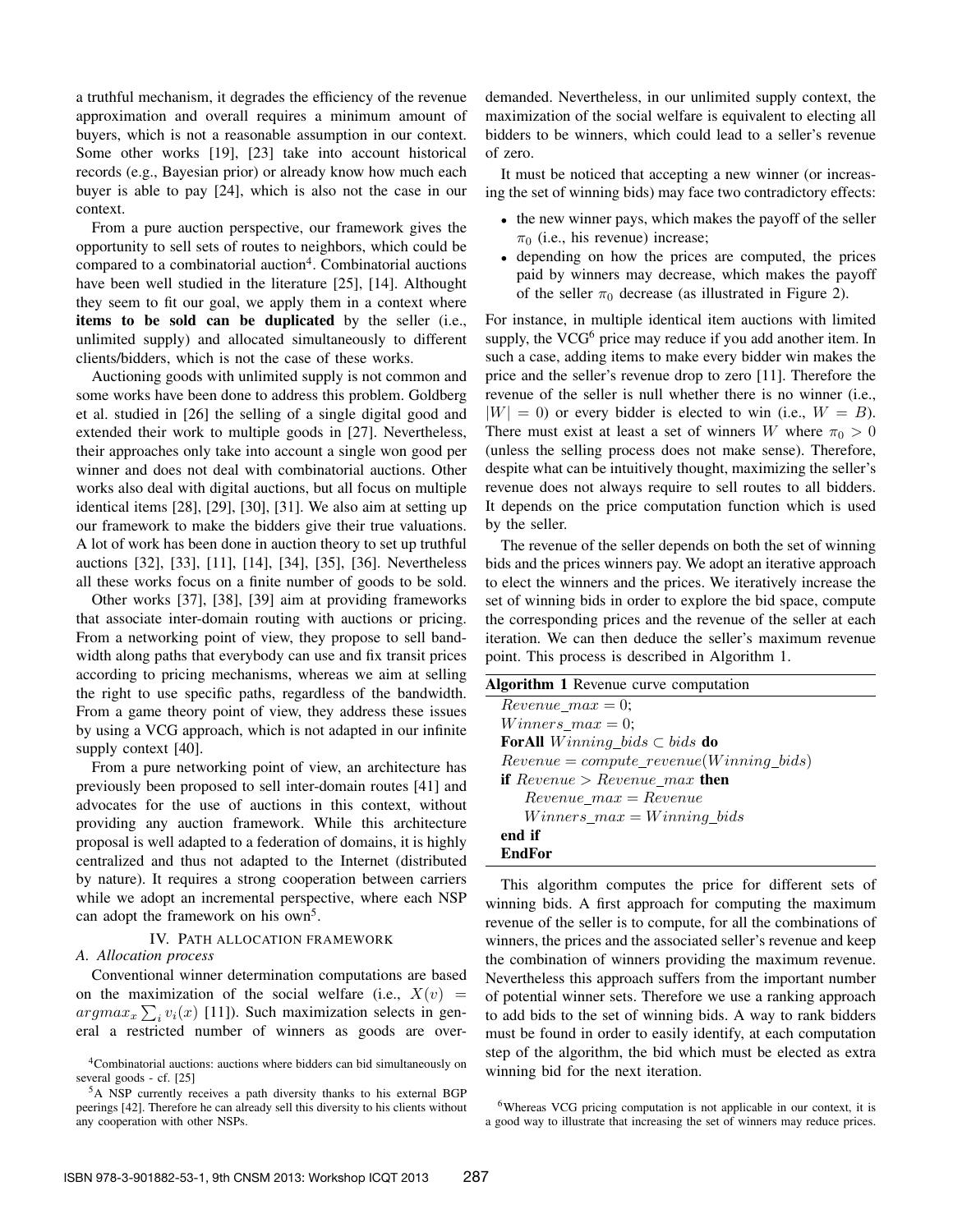## *B. How to rank bids fairly?*

Some rankings have already been proposed in [43], [40], nevertheless their characteristics are proved in a context where a limited number of goods is available and with single-minded bidders (i.e., each bidder is only interested in a single set of goods). In order to set up a fair matching between goods and bidders, a bid can be elected as a winning bid only if all the bidders that proposed more for the same set of routes also win. Let b be a bidder and  $v_b(q)$  his bid for the set of routes  $g$  (b may also submit other bids). Here are the requirements of a ranking.  $v_b(q)$  can be elected as a winning bid:

- requirement 1: if all the higher ranked bids have already been elected as winning bids
- requirement 2: and if no group of lower rank bids can propose more than  $v_b(g)$  for the same set g.

These two requirements may be considered as fair conditions. It must be noted that a bidder may have several winning bids and several losing bids (i.e., for different sets of routes).

It is easy to rank bids for the same set of goods. Nevertheless, it is more difficult to rank bids associated to different sets of goods as the sizes of the sets may be different and as the sets may not contain the same routes. In such a case, bid values can not be considered alone and set sizes must also be taken into account. Therefore we rank bids according to the mean reported valuation of the bid - i.e.,  $\overline{v_b(g)} = \frac{v_b(g)}{|g|}$ .

*Definition 1:* A mean-bid winner determination is a determination of the winners such that if a bidder  $i$  wins thanks to his bid  $v_i$ , each bidder  $j$  that has, at least, one higher meanbid (i.e.,  $\overline{v_i} > \overline{v_i}$ ) also wins.

By definition, mean-bid winner determination is compatible with the first requirement of a bid ranking.





Figure 2 presents what the output of Algorithm 1 could be on a single duplicable item. In this graphic example, 40 bidders bid in the range  $[0, 1]$  and prices are computed according to a price function<sup>7</sup>. The curve traces the revenue that the seller could earn by fixing the mean-bid-value separating winners from losers. The point providing the highest revenue is the **point** M. Each bid whose mean value is lower than M is a

<sup>7</sup>Here, the first-loser-mean-bid payment function (detailed in Section V) is used but other payment functions may be used.

losing bid. If a bidder has only losing bids, he does not win anything. In the case he has several bids higher than  $\mathfrak{M}$ , he wins the set of goods which has the highest reported valuation - i.e.,  $x_i = max_q \{v_i(g)|v_i(g) > \mathfrak{M}\}.$ 

*Theorem 1:* When goods are infinitely duplicable by the seller, a mean-bid winner determination is loser collusion proof.

*Proof:* Theorem 1 advances that no losing bids or coalition of losing bids can propose to the seller more than what winners propose, for the same set of routes/goods. We rank all the bids by their mean values. For any winner bid  $v_1$ , we perform a reductio ad absurdum by imagining that a set of lower rank bids (i.e.,  $\{v_2, ..., v_n\}$  with  $\forall i \in \{2, ..., n\}, \overline{v_i} < \overline{v_1}$ ) can propose a better common bid  $v_{\{2,..,n\}}$  for exactly the same set of goods  $g = g_1 = \bigcup_{i \in \{2, ..., n\}} g_i$  (with  $g_i$  the set that bidder *i* bids on). We have to note that  $\forall i, j \in \{2, ..., n\},$  $g_i \cap g_j = \emptyset$  as a good is only present once in g and that goods are not duplicable by bidders (cf. Section. II-B). If the coalition is successful, its valuation should be higher than the one of bidder 1 - i.e.,  $v_{\{2,..,n\}} = \sum_{i \in \{2,..,n\}} v_i > v_1$  and therefore  $\overline{v_{\{2,..,n\}}} = \frac{\sum_{i \in \{2,...,n\}} v_i}{|g|} \ge \overline{v_1} = \frac{v_1}{|g|}$ . Nevertheless we have the following, which yields a contradiction with the previous relation, and the proof follows:

$$
\overline{v_{\{2,\ldots,n\}}}\n= \frac{\sum_{i\in\{2,\ldots,n\}} v_i}{|g|}\n= \frac{\sum_{i\in\{2,\ldots,n\}} \frac{v_i \times |g_i|}{|g_i|}}{|g|}\n< \frac{v_1}{|g_1|} \times \frac{\sum_{i\in\{2,\ldots,n\}} |g_i|}{|g|}\n< \frac{v_1}{|g_1|} = \overline{v_1}
$$

Theorem 1 proves that the mean-bid winner determination is compatible with the second requirement of a bid ranking.

# V. EXAMPLE OF SIMPLE PAYMENT FUNCTION

We analyse in this section the characteristics of a simple payment function, the first-loser-mean-bid payment. Despite the apparent simplicity of this payment function, it gives to bidders incentive to tell the truth when each of them submit a unique bid (cf. Section V-B).

#### *A. Payment function presentation*

*Definition 2:* A first-loser-mean-bid payment is a payment function where the winners pay each of their won goods the highest mean-valuation of the losing bidders:

for each 
$$
g \subseteq G
$$
,  $p(g) = |g| \times \mathfrak{M}$   
and  $\mathfrak{M} = \max{\{\overline{v_i} | i \in L\}}$ 

Here is a small example of the allocation process with 4 bidders (i.e., bidders 1, 2, 3 and 4) competing for 2 goods  $(i.e., a and b)$ . Table I presents an example of bids, which are then ranked according to the mean in Table II and processed to compute both the seller's revenue and the good allocation in Table III.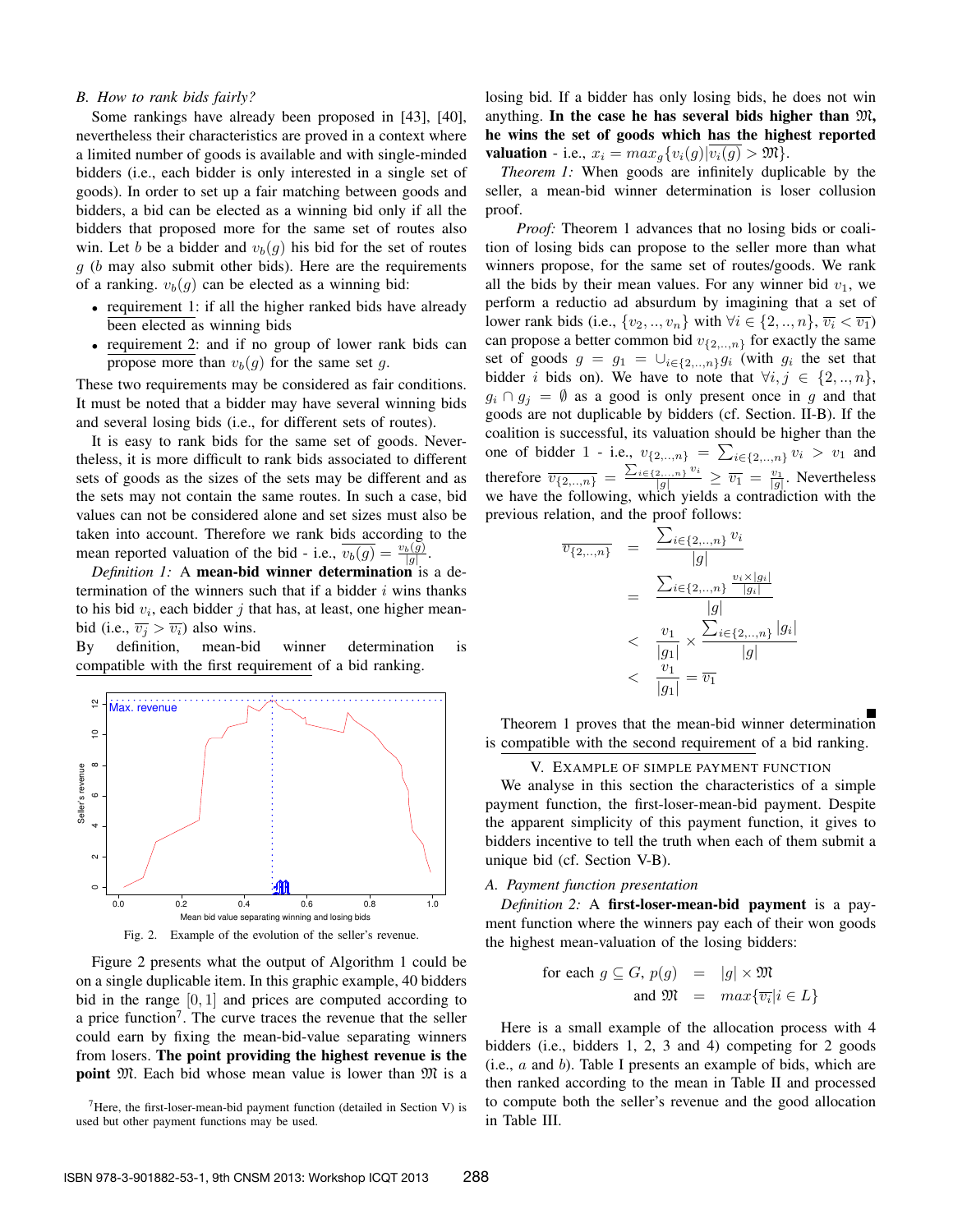Having ranked the different bids according to the mean allows the seller to scan all the possible winner combinations by scanning it from high to low mean values (cf. Table II). At each step, the revenue of the seller is computed (here, using the first-loser-mean-bid payment) in order to select the maximum revenue good allocation.

As a first step, the seller states that only bidders who bid more that 7, as mean bid value, are elected as winners (cf. first column in Table III). Therefore bidder  $(1)$  wins b and the price of each won route is 6 (i.e., the mean bid of the first loser), which gives to the seller a total revenue of 6. As a second step, the seller elects the more-than-6-mean-value bidders as winners. The price which is to be paid is 5 per route as only bidders 3 and 4 remain losers and their maximum mean-bid value is 5. The revenue is therefore 10. Every step is computed and the seller selects the one maximizing his revenue (i.e., step 3, in red, with a revenue of 15).



REVENUE COMPUTATION (⊕ FOR THE CONVENTIONAL XOR OPERATOR)

# *B. Telling the truth*

We prove here that if bidders submit only one bid, the proposed process and the first-loser-mean bid payment is truthful. It must be noted that the seller can easily enforce bidders to submit only one bid (potentially containing several routes/goods).

*Theorem 2:* In the present allocation framework (duplicable goods, mean bid-winner determination based on the maximization of the seller's revenue and first-loser-mean-bid payment), if each bidder submit one bid, truth telling is a dominant strategy.

*Proof:* Here bidders submit only one bid (potentially containing several goods). A winner may lie in order to reduce the price he is about to pay and a loser may lie in order to become winner.

First, by modifying their bids, winning bidders are not capable to modify the price they pay as the price is computed thanks to bids of losing bidders.

Nevertheless a loser can make his losing bid become a winning bid by increasing the associated bid value. More formally, a bidder i lies and bids a valuation  $v_i(q) > u_i(q)$ such that he is able to win the set of goods  $g \subseteq G$  that he would have lost by telling the truth (i.e., when  $v_i(g) = u_i(g)$ ). What price would bidder  $i$  pay? It is obvious that  $i$  is not willing to pay the price  $p(g)^T > u_i(g)$  (i.e., where  $p(g)^T$  is the value of  $p(q)$  when i tells the truth). Nevertheless  $p(q)$ could be reduced by the lie of  $i$  and take an interesting value  $p(g)^L < u_i(g) < p(g)^T$  (i.e., L when i lies). Therefore the question is: can  $p(q)$  decrease and take a value lower than  $u_i(q)$  by increasing  $v_i(q)$ .

Figure 3 shows a zoom around the maximum revenue point and illustrates the elevation of the revenue curve because of the lie of a bidder. The black arrow shows the lie of bidder  $i$  (from a mean value  $v_i(g)^T = 0.41$  to a mean value  $v_i(g)^L = 0.52$ - cf. point 0 in Figure 3). Without the lie of the bidder, the revenue curve is represented by the red curve whereas the new revenue values, influenced by the lie, are represented by the blue diamonds.This bid modification makes some potential revenue points increase (cf. blue arrows that lead to points 1, 2, 3, 4 and 5), whereas some other points are not modified.



Fig. 3. Revenue curve deformation.

We analyse here the increase of the revenue curve led by the lie. The following applies either if  $\mathfrak{M}^T \in (u_i(q), v_i(q))$  or not.

The lie (i.e.,  $v_i(g) > u_i(g)$ ) makes the seller's revenue curve change (as illustrated in Figure 3). It is important to notice that the modification of the seller's revenue curve only occurs in the value interval  $(u_i(g), v_i(g))$ . Indeed  $\forall m \notin (u_i(g), v_i(g))$ , the number of won goods is not changed and the revenue remains the same.

Then  $\forall m \in (u_i(g), v_i(g))$ , the value of the revenue is increased by the price paid by i (i.e.,  $m \times q$ ). Therefore either the maximum revenue point remains the same (i.e.,  $\mathfrak{M}^T = \mathfrak{M}^T$ ) or  $\exists m \in (u_i(g), v_i(g)]$  such that  $r(m) \geq \mathfrak{M}^T$ . In both cases the new maximum revenue point  $\mathfrak{M}^L$  provides a price that is higher than  $u_i(g)$  leading to a negative payoff for i.

As a conclusion, truth telling gives to bidders their maximum payoff and is therefore a dominant strategy.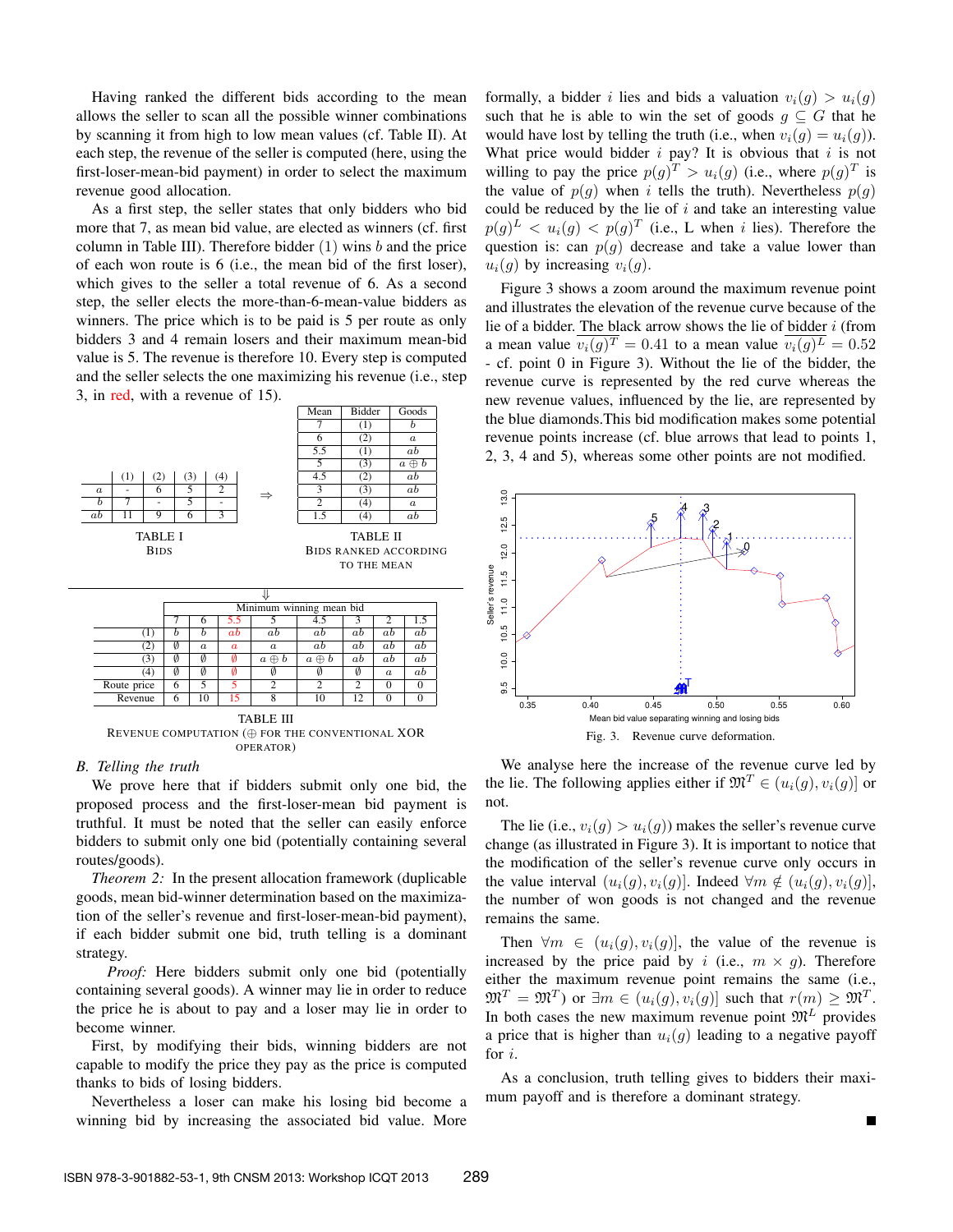## VI. EVALUATIONS

## *A. Computational complexity*

From a computational perspective, the process can be summarized by the ranking of bids and the computation of the revenue curve. The ranking of the bids is an  $O(|Bids| \times$  $log(|Bids|)$  [44] operation (with  $|Bids| = |B| \times |G|$ ). Once the ranking of bids is done, the computation of the revenue curve, according to the first-loser-mean-bid payment, requires the computation of  $|B|$  revenue computations. Each revenue computation is linear in the number of bids as it only looks at all the bids to select the ones that are elected as winners and computes the revenue with the price given by the first-losermean-bid payment function. The overall process complexity is therefore in  $O(|B|^2)$  and in  $O(|G|log(|G|))$ . Figure 4 shows the square root of the computation time according to the number of bidders, for different processes. It shows that the allocation process is less than linear regarding the square of the number of bidders. It reinforces the square complexity of the allocation process, regarding the number of bidders.



Fig. 4. Time computation evolution (square roots) regarding the Number of bidders.

#### *B. Ratio between revenue and winners' valuation*

Figure 5 shows the ratio between the revenue of the seller and the valuation that winners could have paid to win their routes. We compute this ratio for different numbers of



We find that the seller receives as a revenue between 55% and 80% of the prices that winners could have paid (i.e., their valuations). The revenue that is not perceived by the seller is the winners' payoff. Nevertheless, Figure 5 is an evaluation of

the allocation when bidders submit several bids, which is not proven to be truthful.

Figure 6 shows the same evaluation (i.e., revenue over valuation) for allocations which accept only one bid per bidder. This evaluation is important as we proved in Section V that truth telling is a dominant strategy for this type of mechanisms. Therefore, whereas the seller is not sure that the valuations provided by the bidders in the evaluation of Figure 5 are true, the ones provided for the allocations simulated in Figure 6 can be assumed to be equal to the real utility values.

We can see that the ratio between revenue and valuation is almost the same (i.e., approximately 60%) for different numbers of bidders and for different numbers of routes. It is interesting to note that this revenue over valuation values are coherent with the ones of the one good sales of Figure 5 as the one good sales, which leads to a one bid per bidder submission, provide a ration between revenue and valuation of around 60%. The evaluations of Figure 6 give a less interesting ratio than Figure 5. It can be considered as the price the seller has to pay in order to enforce truthfulness - i.e., the price of truthfulness.



## VII. CONCLUSION

Today's Internet displays vast potential path diversity, which is truncated by the inter-domain routing protocol BGP. Some works [3], [4] propose some architectures to enable the propagation and the use of this path diversity. Nevertheless, the enabling of such an amount of paths would lead to import scalability issues [5] and ISPs need a mechanism to provide limited access to these alternate routes.

We propose in this paper a path allocation process based on auctions, organized by a network service provider to locally sell routes to its neighbors. Generally speaking, this auctionlike process has for benefits to both propagate to each neighbor only the paths he is interested in and to establish a price according to what he can pay. In addition, the allocation framework we propose has the advantage that the winner determination, which is based on the maximization of the seller's revenue, is loser coalition proof, which means that no loser or collusion of losers can question the seller's selection of winners. Furthermore we propose a payment function that is dominant truthful when bidders submit one bid, meaning that